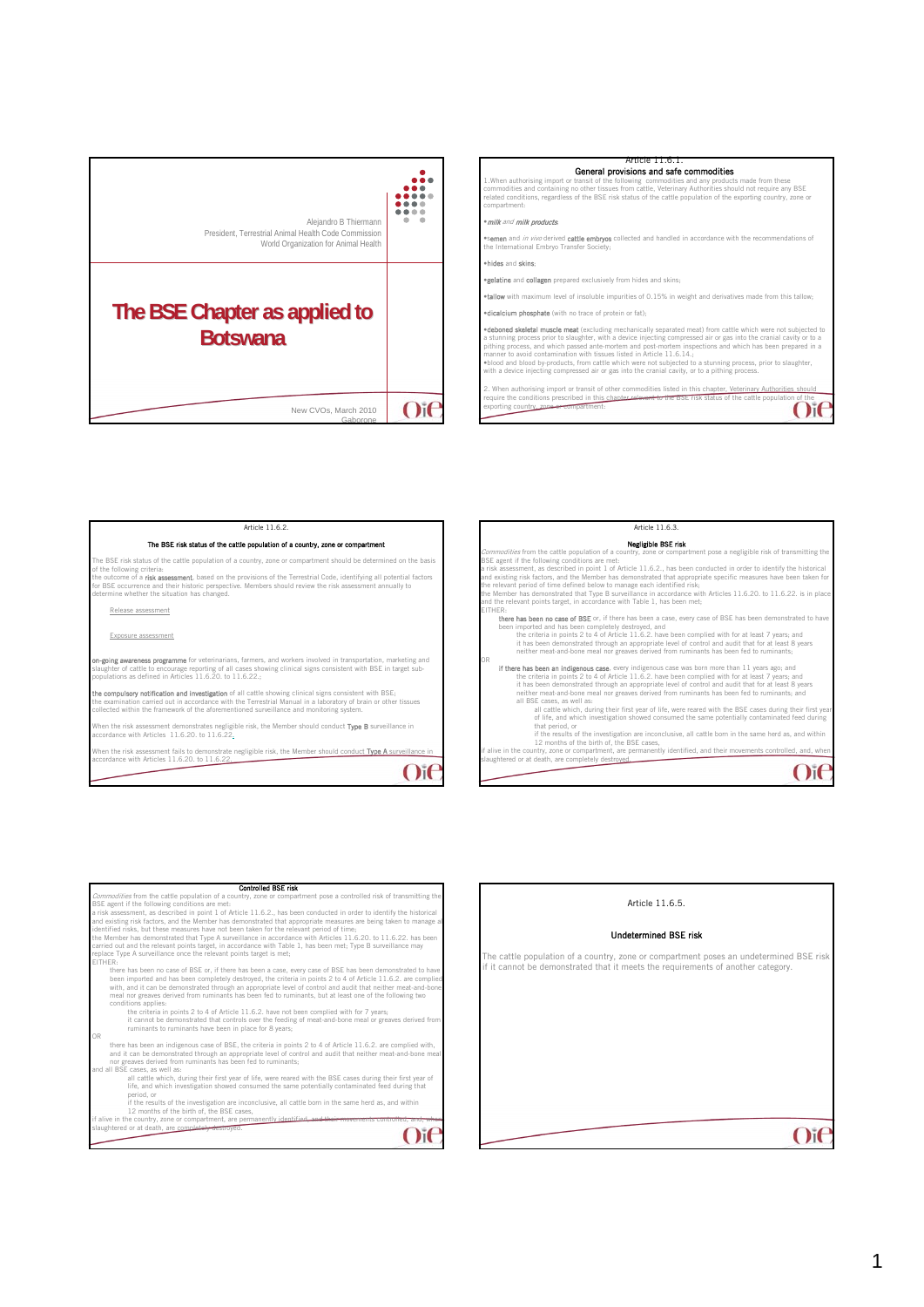

 $O$ i $C$ 

 $O$ if



### tions on ruminant-derived meat-and-bone meal or grea

Ruminant-derived meat-and-bone meal or greaves, or any commodities containing such products,<br>which originate from a country, zone or compartment defined in Article 11.6.3., but where there has<br>been an indigenous case of BS reaves derived from ruminants had been effectively enforced.

Ruminant-derived meat-and-bone meal or greaves, or any commodities containing such products, which originate from a country, zone or compartment defined in Articles 11.6.4. and 11.6.5. should which originate from a country, 2<br>not be traded between countries.

Article 11.6.14.

#### Recommendations on commodities that should not be traded

m cattle of any age originating from a country, zone or compartment defined in Articles 11.6.4. and 11.6.5., the following commodities, and any commodity contaminated by them, should not be<br>nd 11.6.5., the following commodities, and any commodity contaminated by them, should not be traded for the preparation of food, feed, fertilisers, cosmetics, pharmaceuticals including<br>biologicals, or medical devices: **tonsils and distal ileum.** Protein products, food, feed, fertilisers,<br>cosmetics, pharmaceuticals

From cattle that were at the time of slaughter over 30 months of age originating from a country, zone or compartment defined in Article 11.6.4., the following commodities, and any commodity<br>contaminated by them, should not be traded for the preparation of food, feed, fertilisers, cosmetics,<br>pharmaceuticals including b also not be traded.

 $O$ i $\epsilon$ From cattle that were at the time of slaughter over 12 months of age originating from a country,<br>zone or compartment defined in Article 11.6.5., the following commodities, and any commodity<br>contaminated by them, should not **vertebral column**. Protein products, food, feed, fertilisers, cosmetics, pharmaceuticals or medical<br>devices prepared using these commodities (unless covered <del>by other Articles in this chapter) should</del><br>also not be traded.

## Article 11.6.15.

# **Recommendations for the importation of gelatine and collagen prepared from bones and intended for food or feed, cosmetics, pharmaceuticals including biologicals, or medical devices**

*Veterinary Authorities* of importing countries should require the presentation of an international veterinary certificate attesting that:

the commodities came from a country, zone or compartment posing a negligible BSE risk; OR

they originate from a country, zone or compartment posing a controlled or undetermined BSE risk and are derived from cattle which have passed ante-mortem and post-mortem inspections; and that

vertebral columns from cattle over 30 months of age at the time of slaughter and skulls have<br>been excluded;<br>the bones have been subjected to a process which includes all of the following steps:<br>degreasing,<br>caid demineralis

- - acid or alkaline treatment.
	-

filtration, sterilisation at >138°C for a minimum of 4 seconds,

or to an equivalent or better process in terms of infectivity reduction (such as high pressure heating).

# Code Chapters of importance for the region

- AW: animals used in research and teaching – monitor progress on broilers and beef
- Anthrax: improved text on inactivation
- FMD: containment zones, proper vaccine – will develop new Article on safe commodity
- AI/NCD: improved inactivation tables
- EVA: improved text on timing of tests
- Scrapie: clarified difference from "atypical" – Waiting for confirmation on safety of semen

 $O$ if